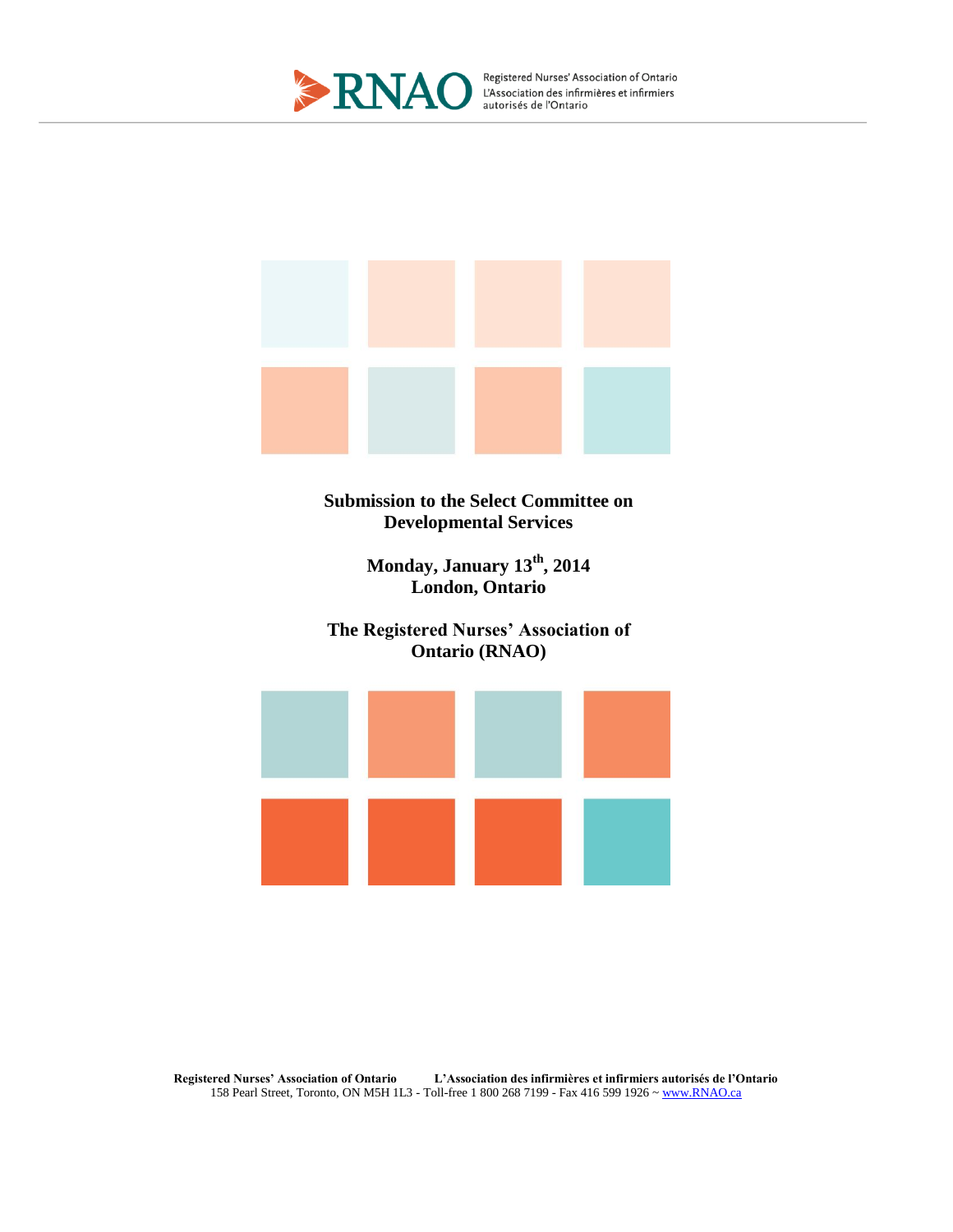Good morning,

My name is Kathy Moreland Layte. I am a registered nurse and professor of nursing from Kitchener, Ontario. I am here today representing the Registered Nurses' Association of Ontario (RNAO). RNAO is the professional association representing registered nurses wherever they practise in Ontario. Since 1925, RNAO has advocated for healthy public policy, promoted excellence in nursing practice, increased nurses' contribution to shaping the health-care system, and influenced decisions that affect nurses and the public they serve.

On behalf of RNAO, I'd like to extend our thanks to the Select Committee on Developmental Services for hearing our presentation this morning. Committee members are to be commended for addressing the issues of developmental services, as they impact greatly on the health of many Ontarians, their families, and our communities as a whole. Through review of the minutes of your proceedings, it has been noted that the issues of children and adults with autism and other developmental disabilities have been represented. Thus, I will focus RNAO's remarks on a group of individuals and their caregivers who too often fall through the cracks of the developmental services grid.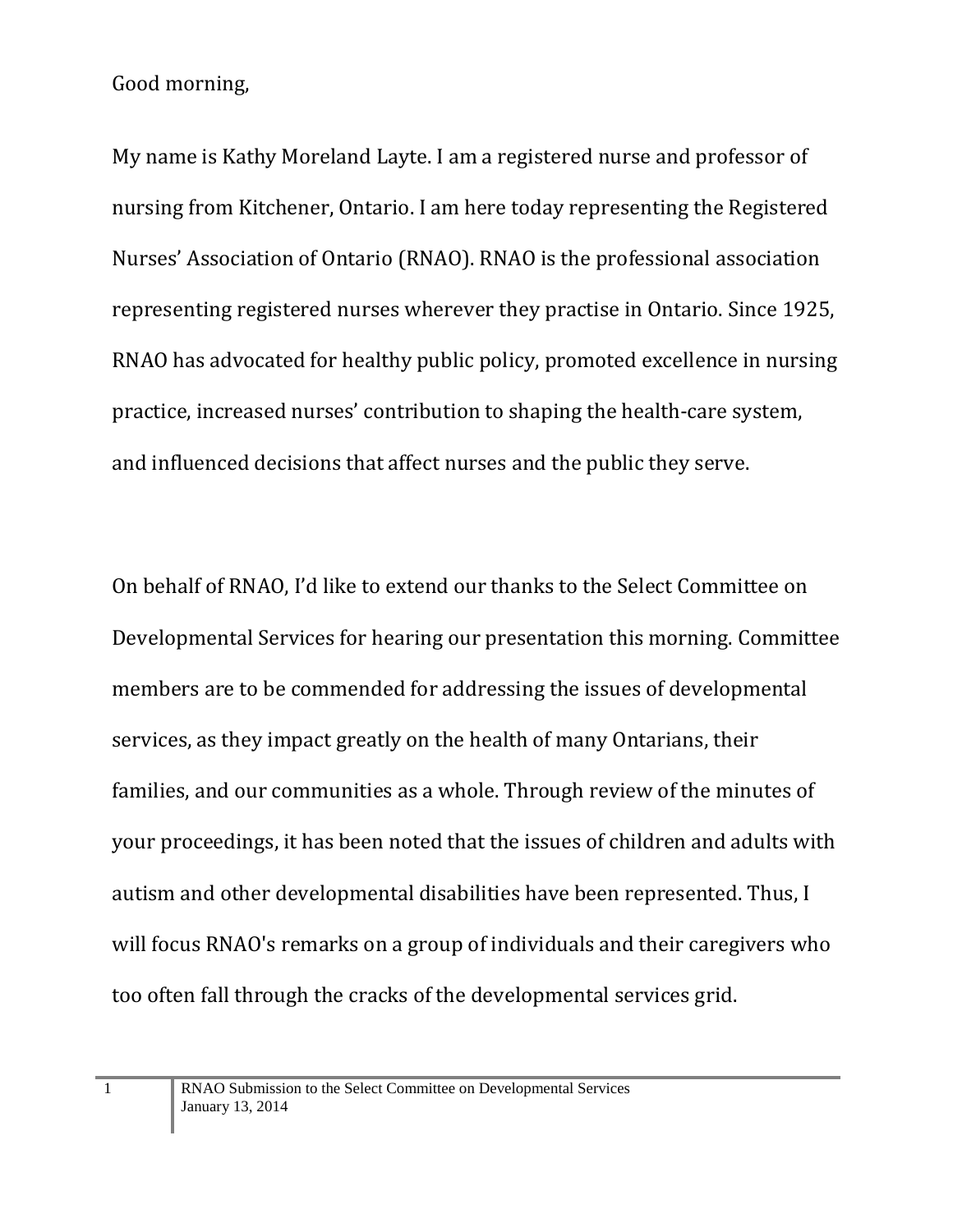I am here to speak with you about children, youth, adults and caregivers living with fetal alcohol spectrum disorder. I will start by sharing some background information, which we have also included in the files before you.

Fetal Alcohol Spectrum Disorder (or FASD) is a brain-based physical disability that is the most common type of developmental disorder in Canada. The brain damage developed in relation to FASD is permanent and cannot be cured. And, because of their brain injury, people with FASD face a wide spectrum of lifetime challenges, from mild to very serious physical, mental and emotional disabilities.

Let me give you a sense of the disorder's key mental disabilities. They include: difficulty with assessment, judgment, impulse control and reasoning; poor memory and language processing; poor emotional regulation; an inability to generalize or think abstractly (or, to put it more specifically: poor transfer of concepts from similar situations); and difficulty with planning and executive function.

The term FASD is, in fact, an umbrella acronym that encompasses four medical diagnoses, including: fetal alcohol syndrome (FAS), partial fetal alcohol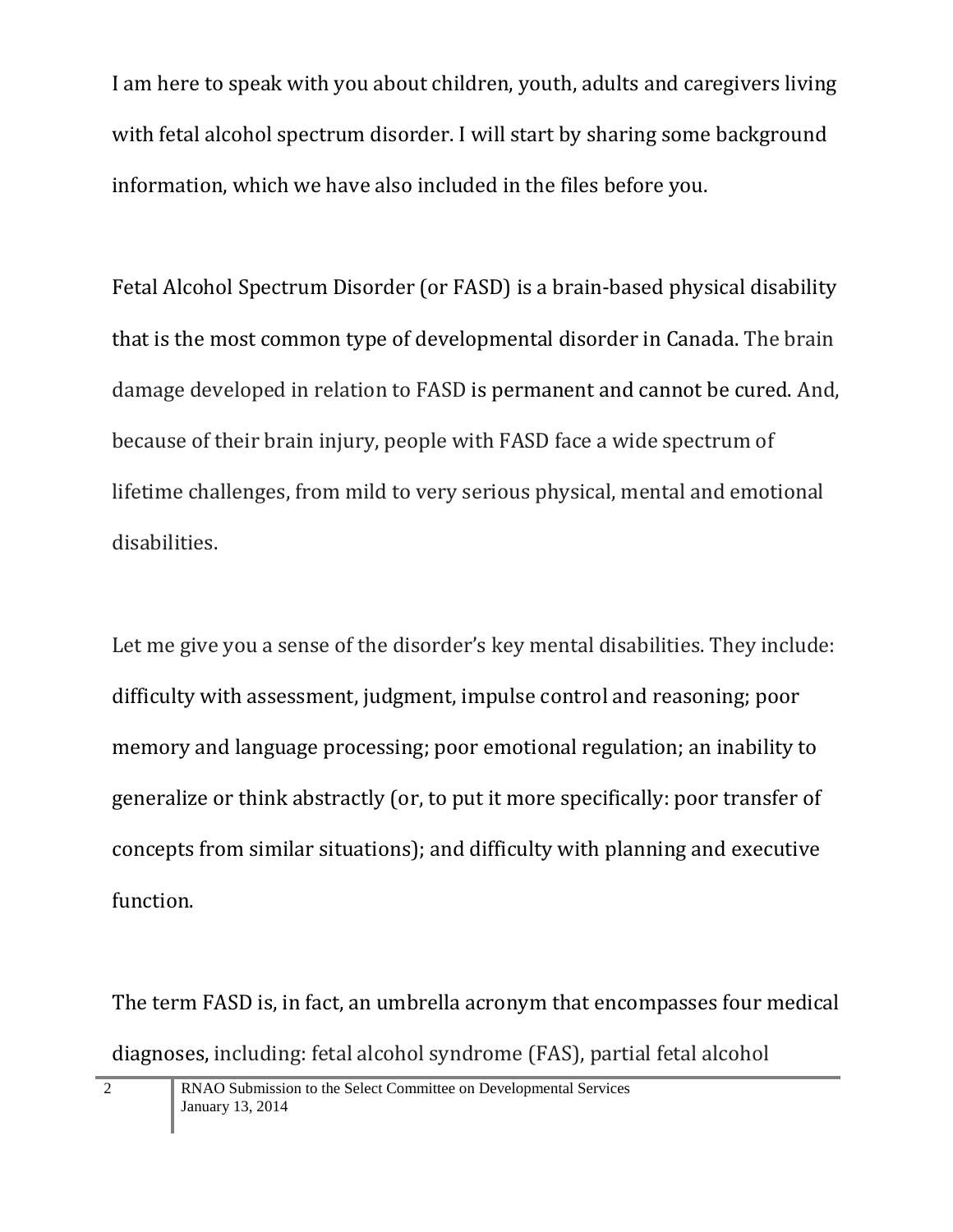syndrome (pFAS), alcohol-related neuro-developmental disorder (ARND) and alcohol-related birth defects (ARBD).

This disability affects approximately one per cent of the population.

Equally alarming is the fact that FASD prevalence is only expected to rise. Statistics point to troubling trends: for example, binge drinking, defined as four or more drinks within a short period of time, is increasing. According to Health Canada, 20 per cent of women of childbearing age consume five or more drinks at a time, once per month or more often. This is three times the rate a decade ago. Health Canada has determined that women at highest risk of binge drinking are 15 to 19 years of age, followed closely by those in the 20 to 24-year-old age bracket.

Consider this, too: the Public Health Agency of Canada continues to state that no amount of alcohol – of any kind, at any time – is considered safe for women thinking of becoming pregnant or for those who are already pregnant. Yet, the estimated overall rate of unplanned pregnancy is 40 per cent. And, the highest rate of unintended pregnancy is 82 per cent among 15- to 19-year-olds.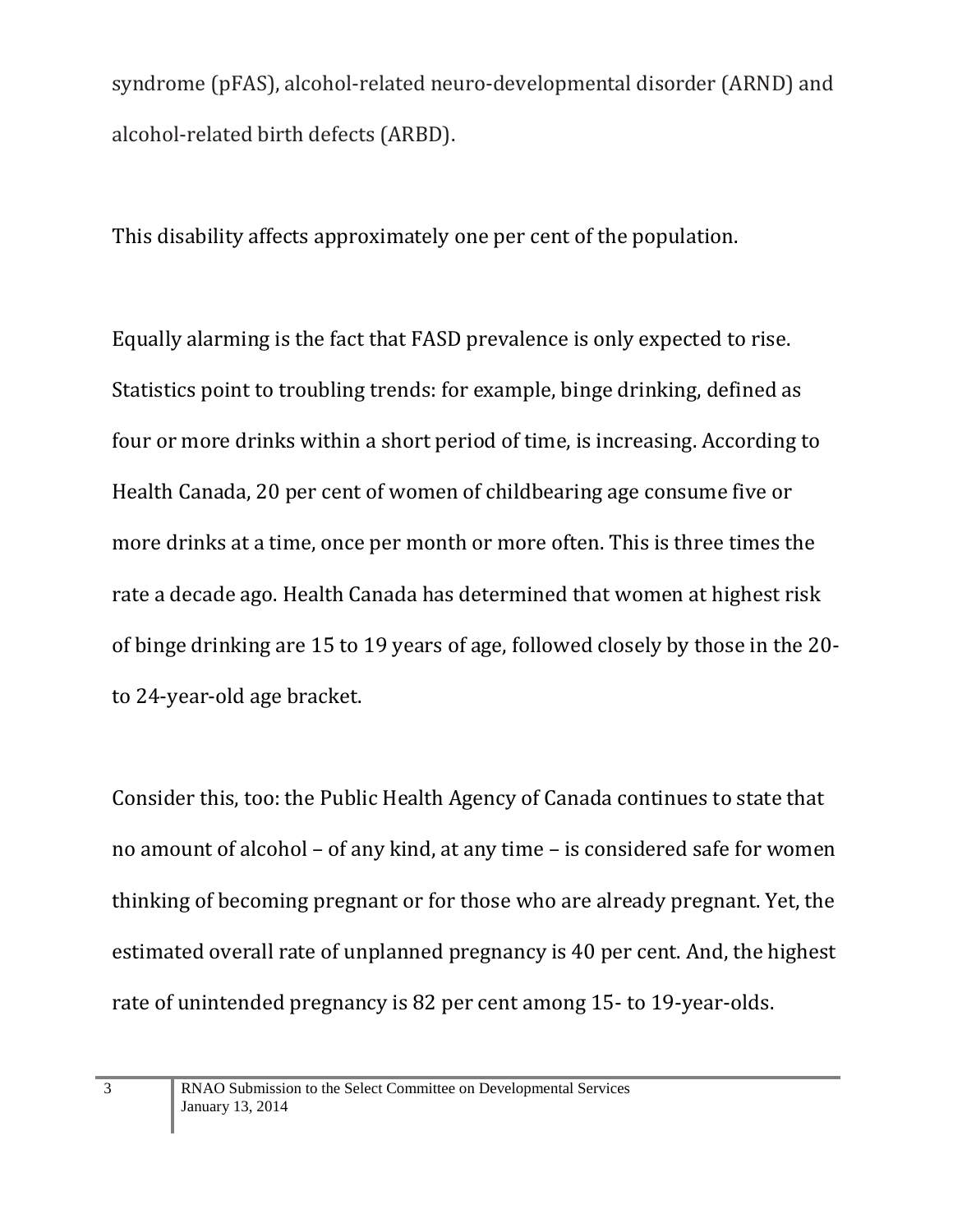Let's get back to the disability itself, which is largely considered invisible. That's likely because those diagnosed with fetal alcohol syndrome, or FAS, are the only people under the FASD umbrella who bear the facial features so commonly associated with fetal alcohol exposure. A birth mother must be binge drinking between day seven and 15 of her pregnancy in order for those facial features to develop. Others, born with the other forms of FASD, go unnoticed until other symptoms appear. However, it is important to note that fetal alcohol syndrome is not indicative of greater or lesser brain injury than the other diagnoses included in FASD.

Children and adults affected by FASD are at a higher risk of developing additional health challenges such as addiction and mental health issues, including anxiety and depression. Difficulties when it comes to learning and staying in school. Long-standing, unsupported attention to a child's FASD or lack of a diagnosis often progresses into tertiary challenges, such as trouble with the law, sexual promiscuity (including teenage pregnancy and sexually transmitted infections), unemployment, homelessness, and other hardships associated with poverty.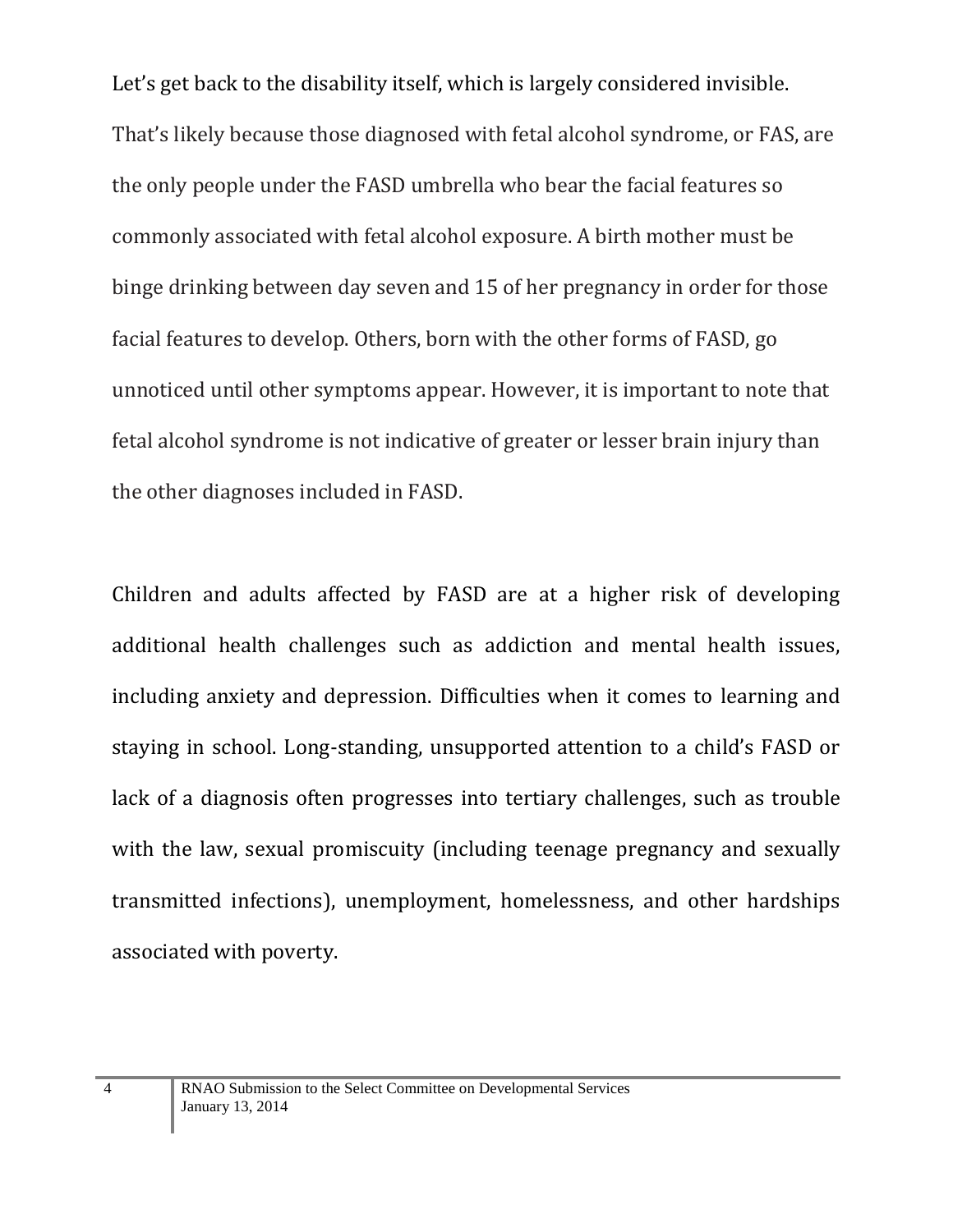In addition to the human cost of suffering for people with FASD, there is great strain on health care, educational, community and criminal justice services.

Until people with FASD have serious behavioural or mental health issues, there are very few community supports available through the lifespan of those affected.

Let me now share the caregivers' perspective.

There is a great deal of stigma associated with obtaining a FASD diagnosis, especially for the biological parent. Because of this, many children are instead diagnosed with attention deficit hyperactivity disorder, oppositional defiant disorder, attachment disorder, or anxiety.

Getting a FASD diagnosis can take years. In Ontario – unlike Alberta, British Columbia and Manitoba – there are difficulties with obtaining a FASD diagnosis for three main reasons: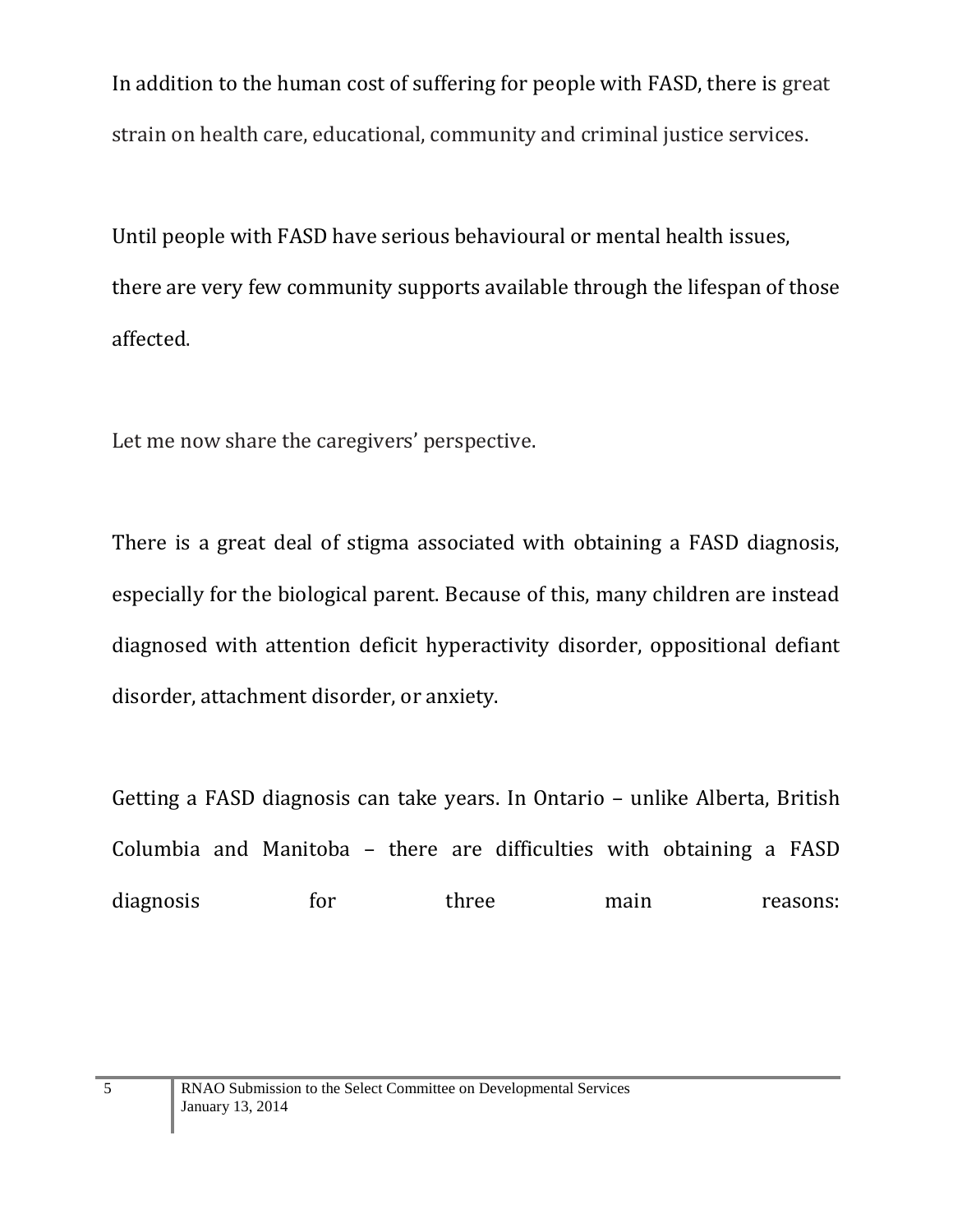- o There is limited diagnostic expertise. A FASD diagnosis requires psychometric testing, clinical expertise, a speech assessment, and an occupational therapist assessment.
- o The birth mother must admit alcohol use while pregnant.
- o Except for medical services, the diagnosis of FASD is not covered under OHIP. This means an out-of-pocket expense for the caregiver, with the average cost of a complete assessment being \$3,000 to \$5,000, compounded with the fact that it can take years to obtain.

Caregivers of children with FASD struggle and often lose their children due to the aforementioned challenges. They have few options if they are living with an aggressive child, youth, or adult at home. In fact, many caregivers often surrender children suffering from FASD to family and child services when they have no other support. As the representatives from Peel Region shared, "they are at the end of their rope." Children are also placed in section 23 schools not specifically geared to FASD issues, juvenile detention centres or group homes. Because of the funding cuts to regional family and children services, many group homes are closing. As a result, many of those living with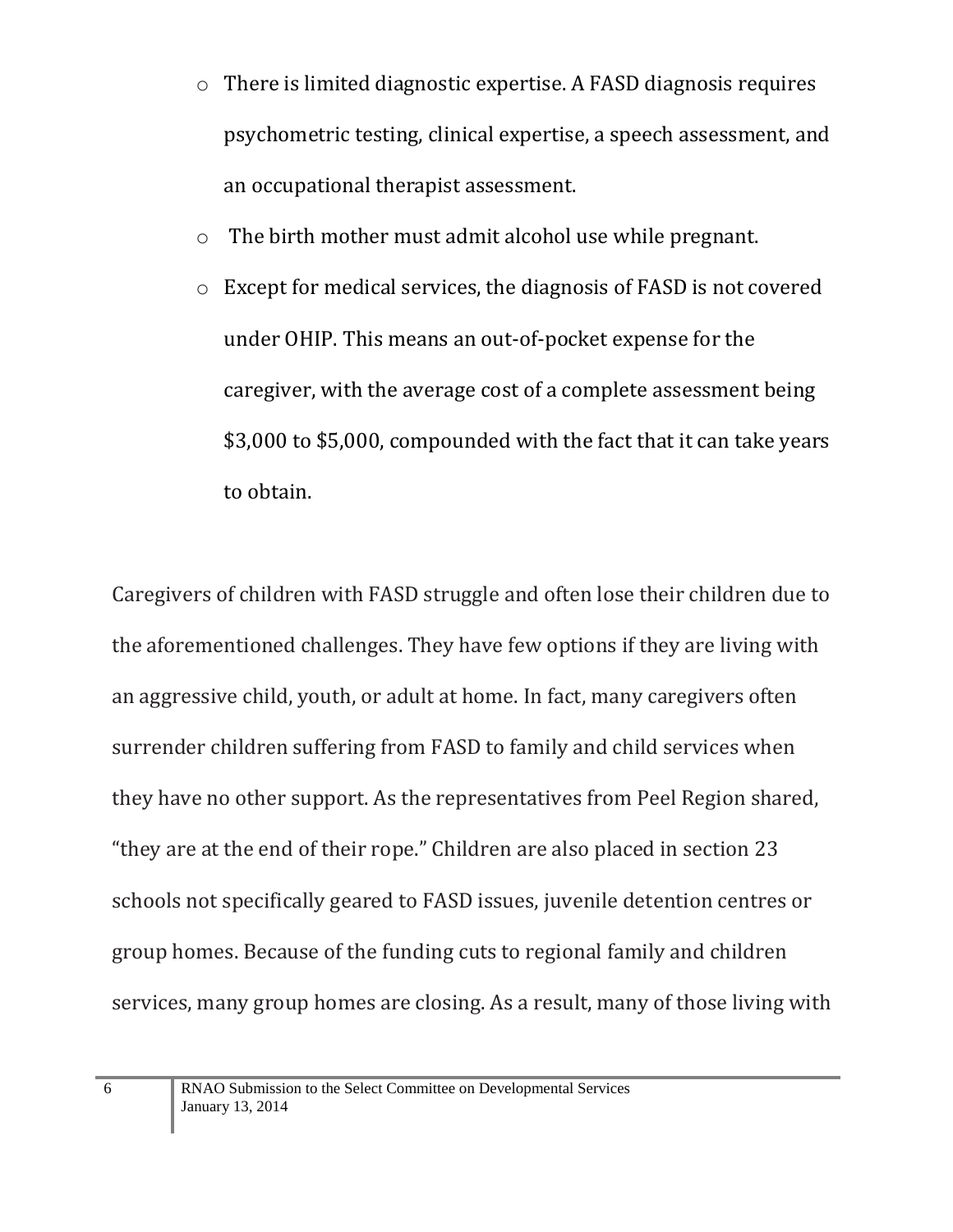FASD are sadly lost to the streets, or families must continue to bear the burden of their child's aggression or needs.

Should their child stay with them, caregivers face a life of chronic stress, financial strain and grief as a result of their child's disabilities and lack of educational and social support. Many caregivers report significant social isolation exacerbated by a frequent lack of understanding of their child's issues from family members, health-care professionals and educators.

Many caregivers give up their jobs and face financial strain to stay home to care for their children, as their children cannot be attended to at school. The high cost and lack of availability of trained caregivers, as well as lack of respite opportunities, is a burden for many. Currently, families pay anywhere from \$15 to 35 per hour for appropriately trained workers – and that's if they can find them. Many of these children do not meet the threshold to qualify for supplemented childcare (such as Extend-a-Family), as they do not fall below the required IQ, which is less than 70, to qualify as intellectually disabled. Special Services at Home funding, while available, is limited to those who qualify. To make matters worse, caregivers of children with FASD have few financial resources available to them other than the Disability Tax Credit.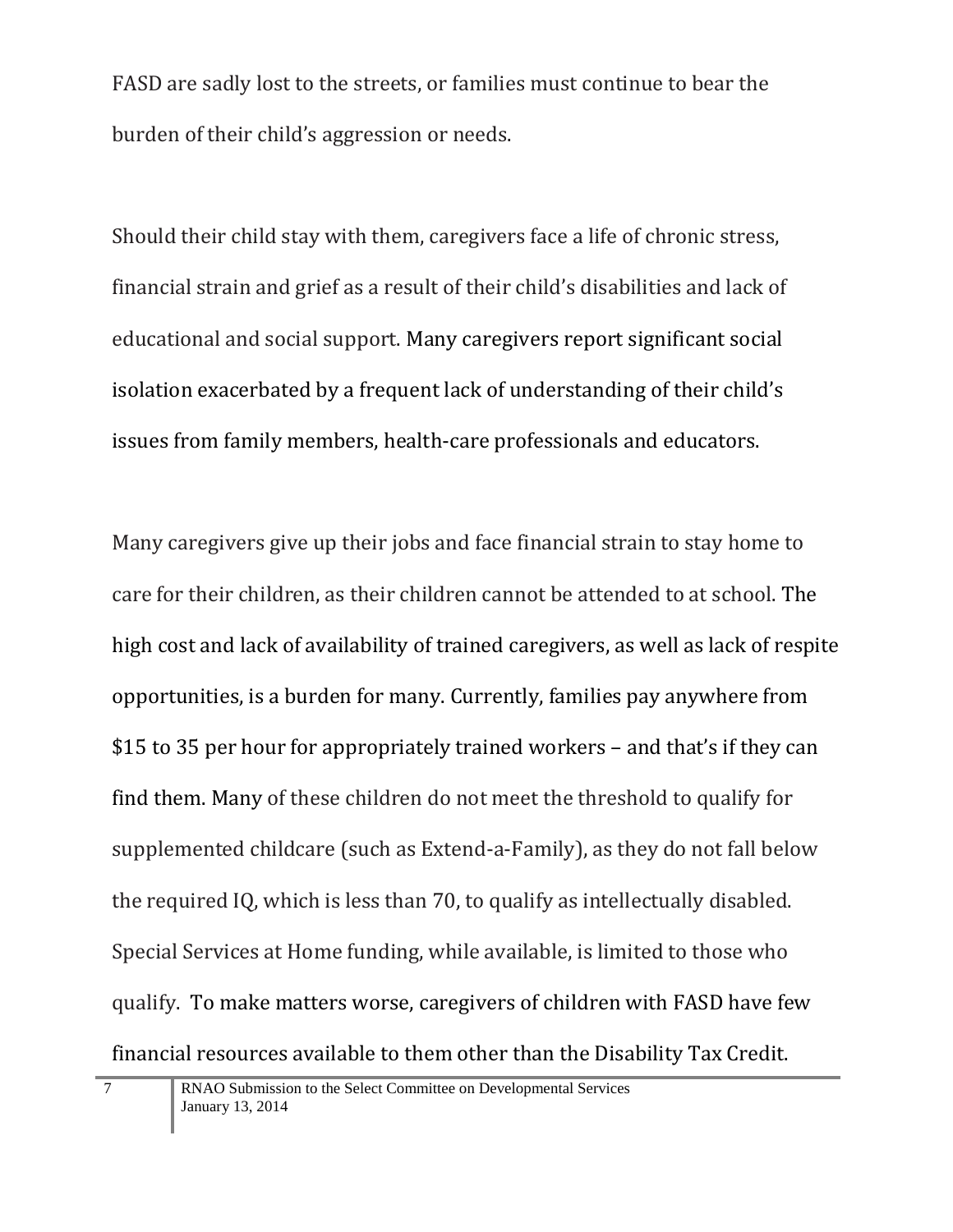Let me now address some of the issues related to education for people with FASD.

Most educators are ill-prepared to understand the needs and strategies to identify and assist those with FASD. While the Ministry of Education has already outlined the *Education for All* strategies, each school board must decide how their special education funding is used. The funding formula is based on the 15 per cent special education criteria set out by the Ministry of Education, but does not meet the needs of many communities. In my own community of Kitchener, over 20 per cent of the children are identified with special needs. The board must deal with providing "the best they can" with insufficient funds.

Cuts to educational assistant positions and child youth worker jobs have made classrooms a difficult place for educators and children with FASD to have their needs met. Inclusion philosophies have not considered the inability of many of these children to handle over-stimulating environments.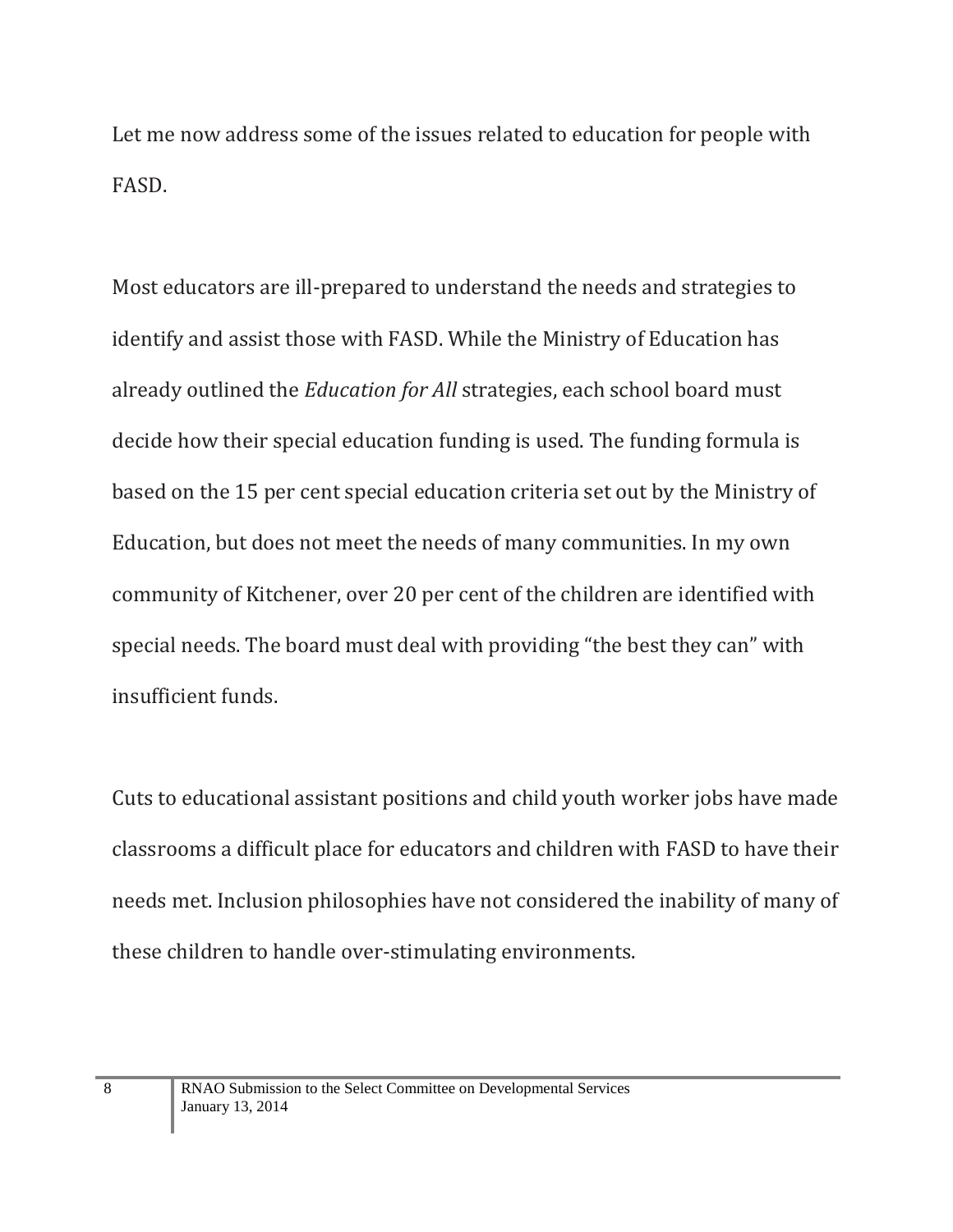Children with FASD are often removed from school under the *Safe Schools Act* because of aggression and/or an inability to cope with the sensory inputs of a regular classroom. Because many with FASD "look normal," educators have more difficulty recognizing these issues as a part of the disability versus defiance. Consequence-based approaches to problematic behavior rarely work with these children, as they have little ability to transfer learning from one context to another.

Individual education plans and the Identification, Placement, and Review Committee processes have many "loopholes" that allow school boards to limit educational assistant help and support, "modified school days," and/or removal under the *Safe Schools Act* when behavior problems become an issue. This creates a great deal of stress and financial burden on caregivers.

While removed from school, little to no tutoring is provided, and these children are left on long waiting lists for limited and often inappropriate mental health services or classrooms that are often effective, but short term. These waits can last anywhere from months to years. The children are then returned to their regular schools, often for one to two hours per day, repeating the cycle.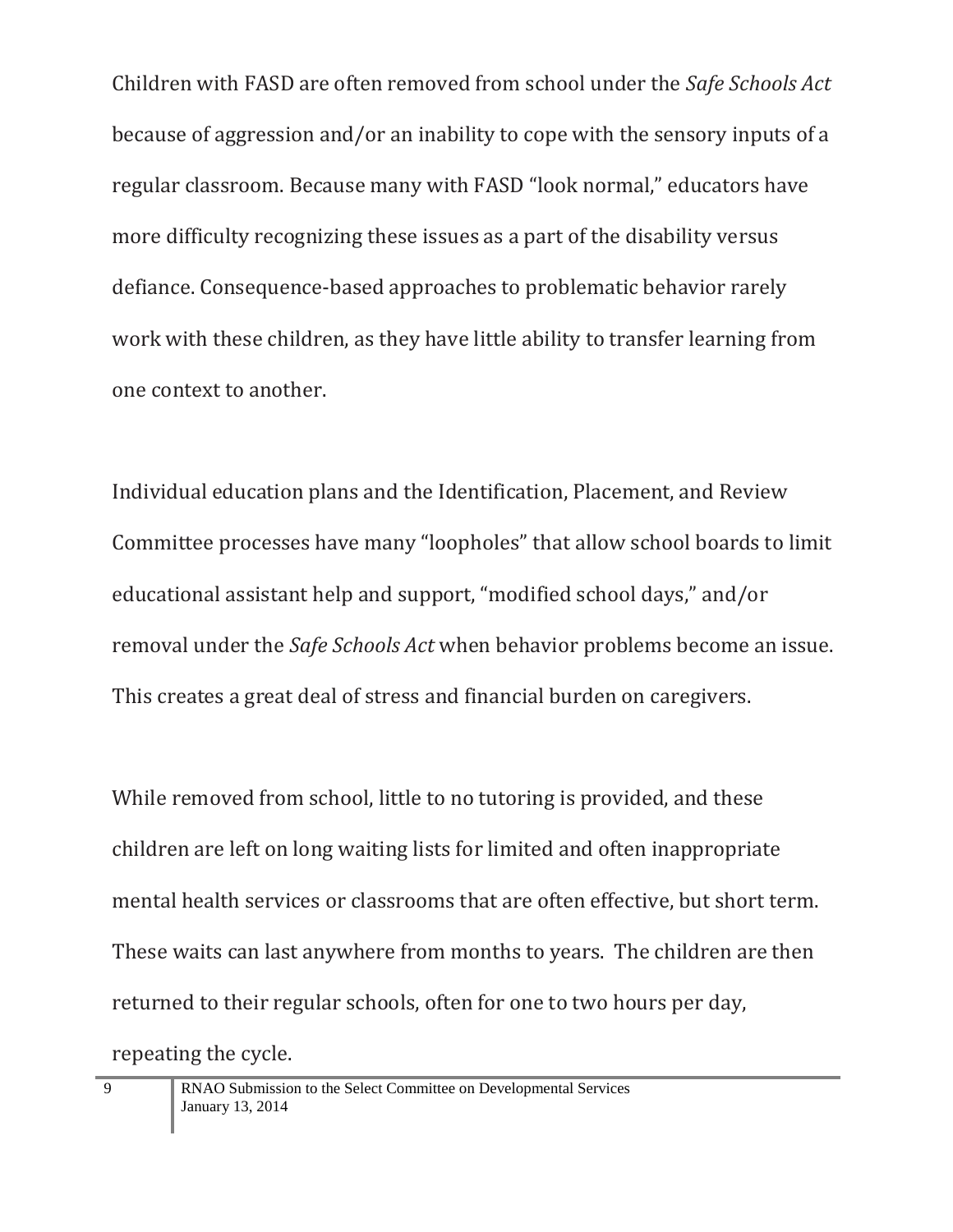Many caregivers eventually remove their children from school permanently, resorting to home schooling because of exasperation and frustration.

It is also important to discuss the transition to adulthood for people with FASD.

It is estimated that those living with FASD may be developmentally one-third to half their biological age in many functions, putting them at great risk during their teen and early adult years. As a result, people with FASD require lifelong care, often in the form of a person or people to negotiate situations and prevent them from getting into difficulties in school, their teens, and adulthood.

At 18, children diagnosed with FASD are eligible for disability, but have few or no social service supports to help them through the processes to get disability support, to find work or become self sufficient. If they are still living with their caregivers, there continues to be no support services available. Aging parents and grandparents fear for their childrens' future in a similar way to those with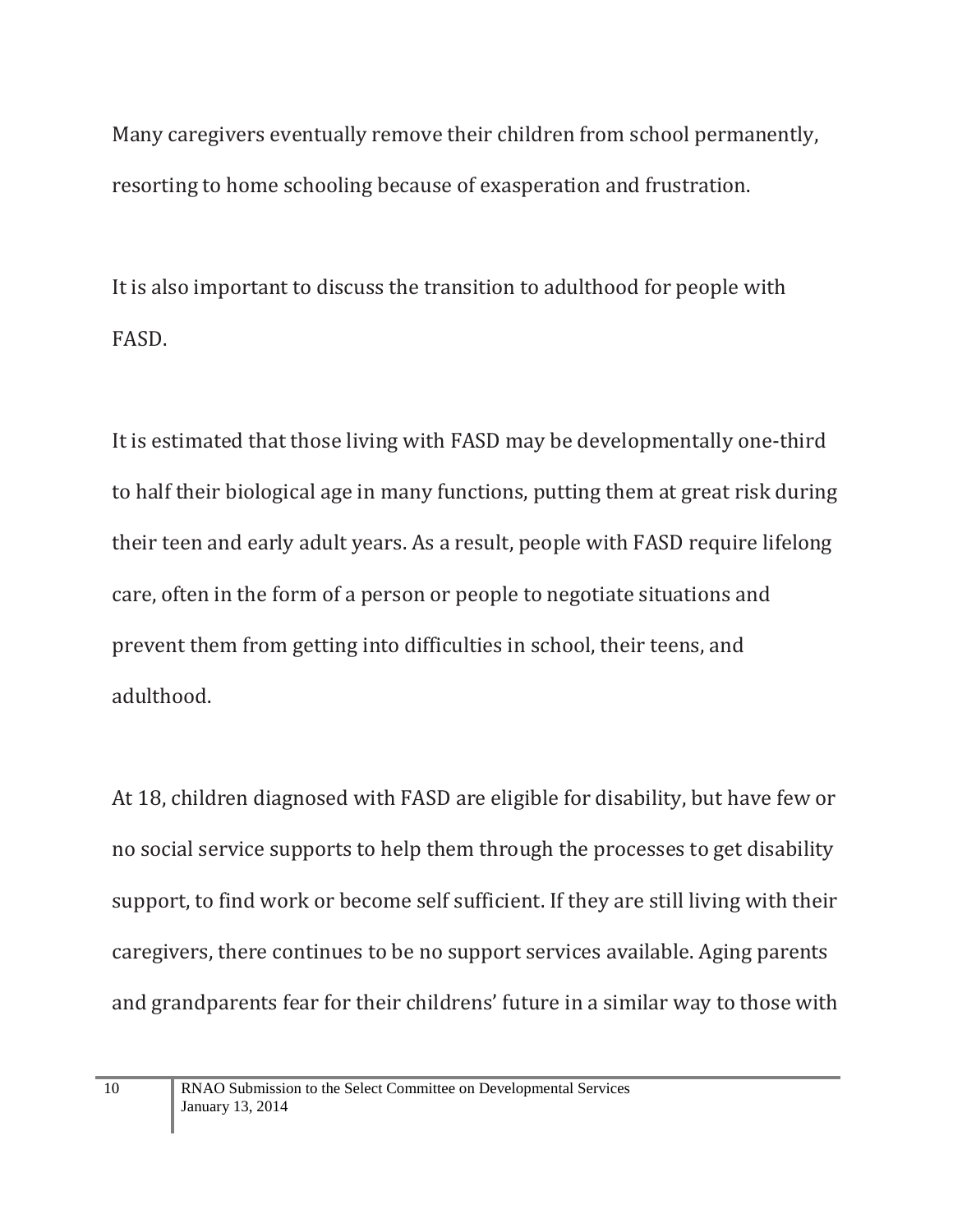other developmental disabilities. Who will care for their children if they become ill or die?

There are also ballooning costs associated with the FASD population. The cost of FASD to the public is difficult to determine, but has been estimated as anywhere from \$1 to 3 million dollars per individual over a lifetime. \$5.3 to 7.6 billion dollars is spent annually in Canada to support those with FASD from birth to age 53.

I would be remiss if I didn't discuss costs without talking about the impact the lack of care of children with FASD has on the criminal justice system. Based on available Canadian data, it is estimated that youth with FASD are 19 times more likely to be incarcerated than youth without FASD in a given year. Research also indicates it is estimated that there is 10 times greater incidence of FASD in the correctional population than the general population.

The average daily cost for a federal inmate is roughly \$360 per day, or about \$170 per day as a provincial or territorial inmate. Compare these costs to the average cost of an early intervention. A child youth worker costs \$164 per day per student, or \$82 per day for two students. Finally, an educational assistant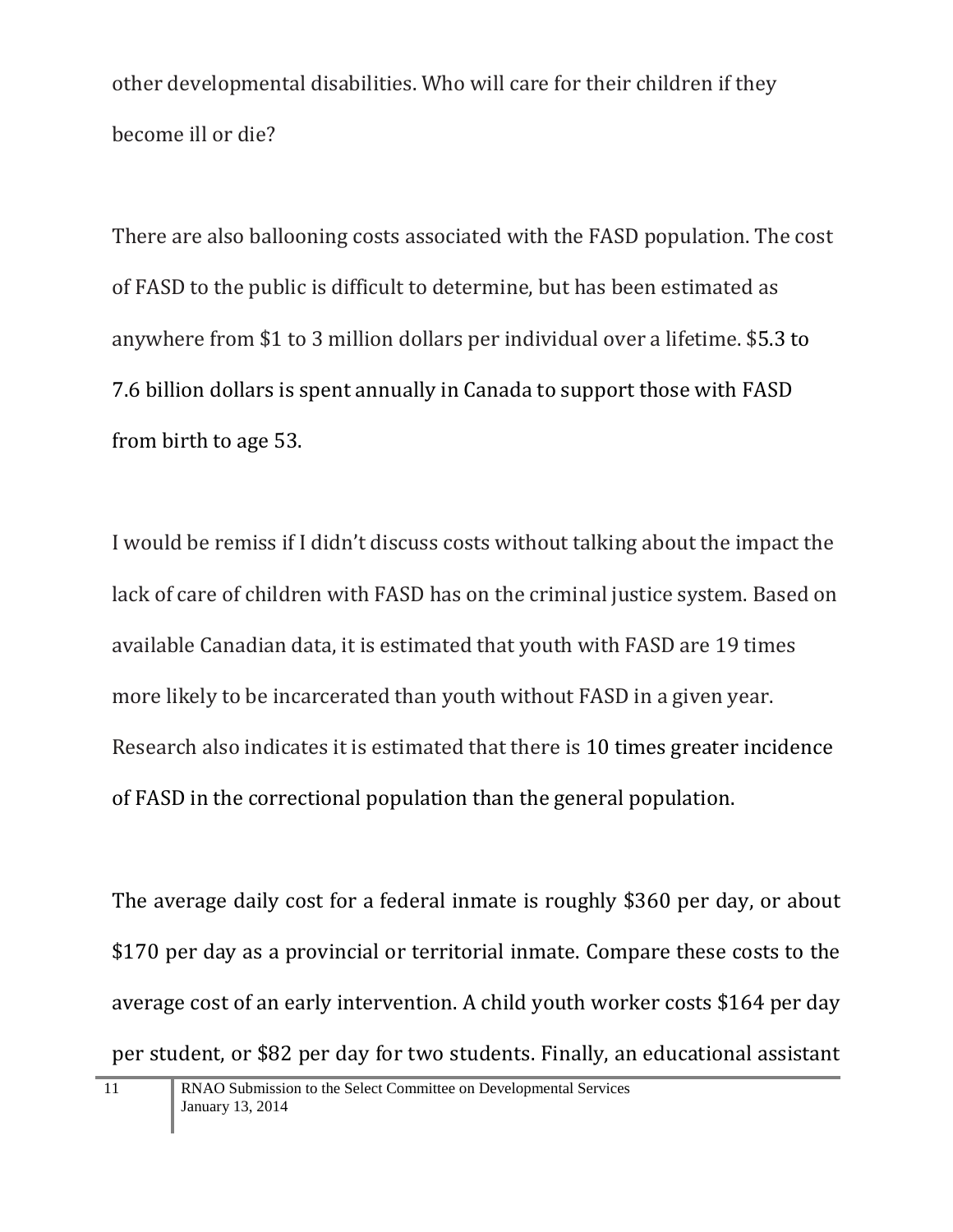costs about \$123 per day, per student, or \$62 per day for two students. Investing early shows greater changes of self sustainability in the future.

Let me now give you a sense of what RNAO is doing to help those affected by this devastating disability.

In 2012, at RNAO's annual general meeting, a resolution was unanimously passed to address the prevention, diagnosis and treatment of FASD in this province. You have in your package a copy of that resolution, as well as some of the follow-up activities that have taken place, including an article from RNAO's bimonthly publication, *Registered Nurse Journal*.

In February 2013, RNAO released its political platform called *Why Your Health Matters* in an attempt to begin a conversation and prompt a call to action to leaders such as yourselves to collaborate and focus your work on matters that will build an even stronger province. Our presence here today is a part of a commitment to educate decision-makers about this vital gap in developmental services for those living with FASD, and advance healthy public policy to serve them, their loved ones and our communities. Lack of attention to people with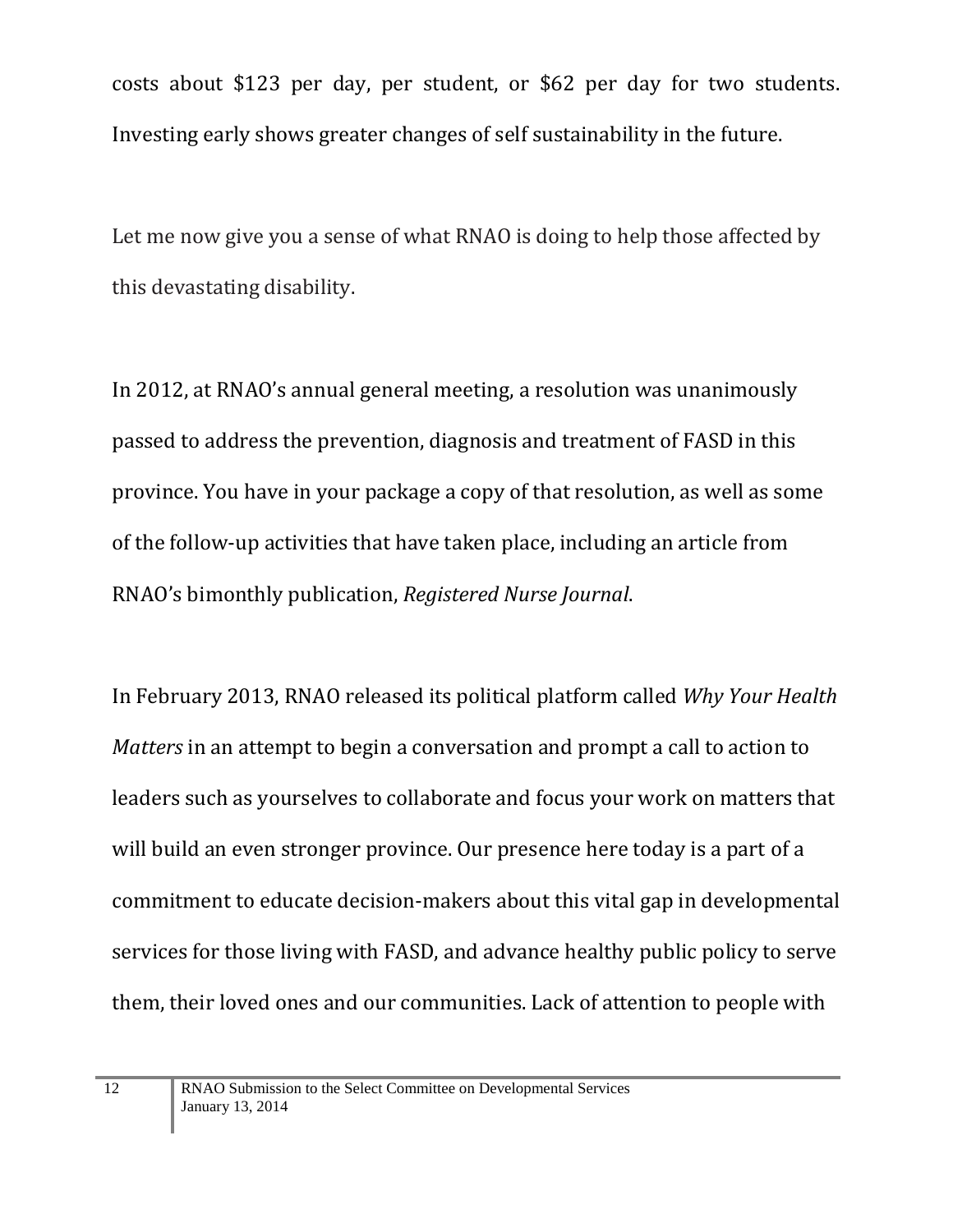FASD impacts two of our key health priorities: accessibility to health care and the reduction of poverty.

So what can you do, as political leaders driving policy in Ontario? Allow me to outline three key points.

1) RNAO is calling for a provincial strategy. Ontario is one of the only provinces without a provincial framework to address FASD through an integrated, interdisciplinary strategy for the prevention, diagnosis and care of individuals and families living with FASD. In 2005, the Public Health Agency of Canada developed a *Framework for Action* on FASD, calling on all provinces to develop an integrated, purposeful approach to FASD. To address FASD and save costly resources, Ontario needs to develop an evidence-based, integrated strategy to address FASD, including: prevention, diagnosis, intervention and support. Such a strategy is currently being drafted for presentation to the provincial government by FASD Ontario Network of Expertise. Such a strategy would reduce the harm created by continued use of alcohol in pregnancy, diagnose those affected by prenatal alcohol exposure early, and provide supports to individuals and families living with FASD through their lifespan.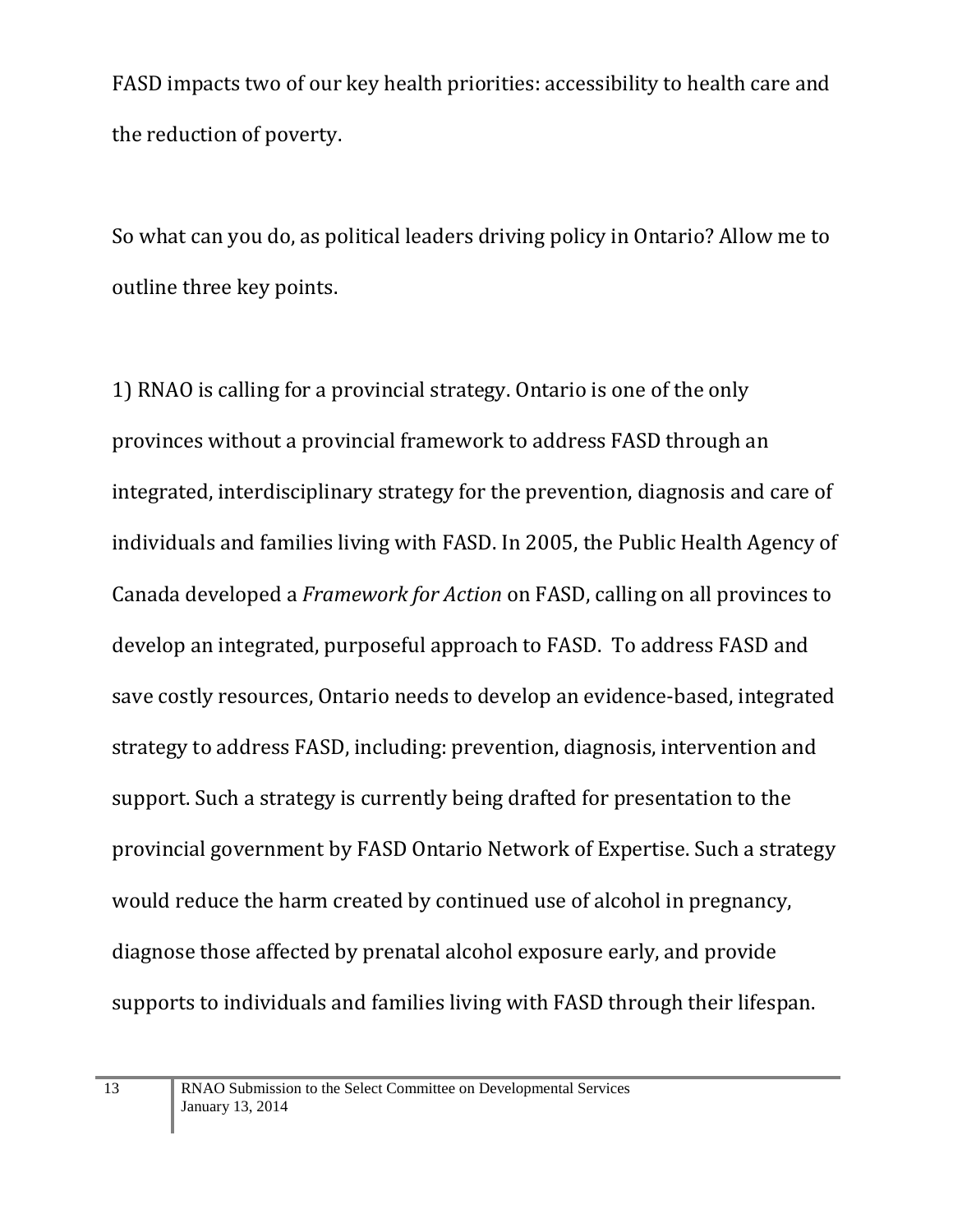2) We urge that accessible, affordable diagnostic services be available to children who suffer FASD and their families. And,

3) Caregivers should have the respite and other services they need to be able to work, stay well and have a healthy family life.

In conclusion: FASD is a preventable disability Ontario is not adequately addressing. Spending \$150,000 on prevention saves \$1.6 million in treatment. Prevention is more than just raising awareness about the dangers of drinking in pregnancy. Addressing the inequities that exist in our province with respect to the social determinants of health such as poverty and social exclusion would significantly decrease the incidence of FASD. We need to promote the low-risk drinking guidelines for all people in their childbearing years, develop policies that limit the potential for alcohol abuse and involve all health-care providers in screening for risky alcohol use and education about the dangers of drinking above the low-risk drinking guidelines. FASD impacts the health of Ontarians, their families and communities across all determinants of health. It creates poverty and secondary health issues while increasing costs to associated social services, education, health care, community services, and the criminal justice system. It breaks families and entire communities.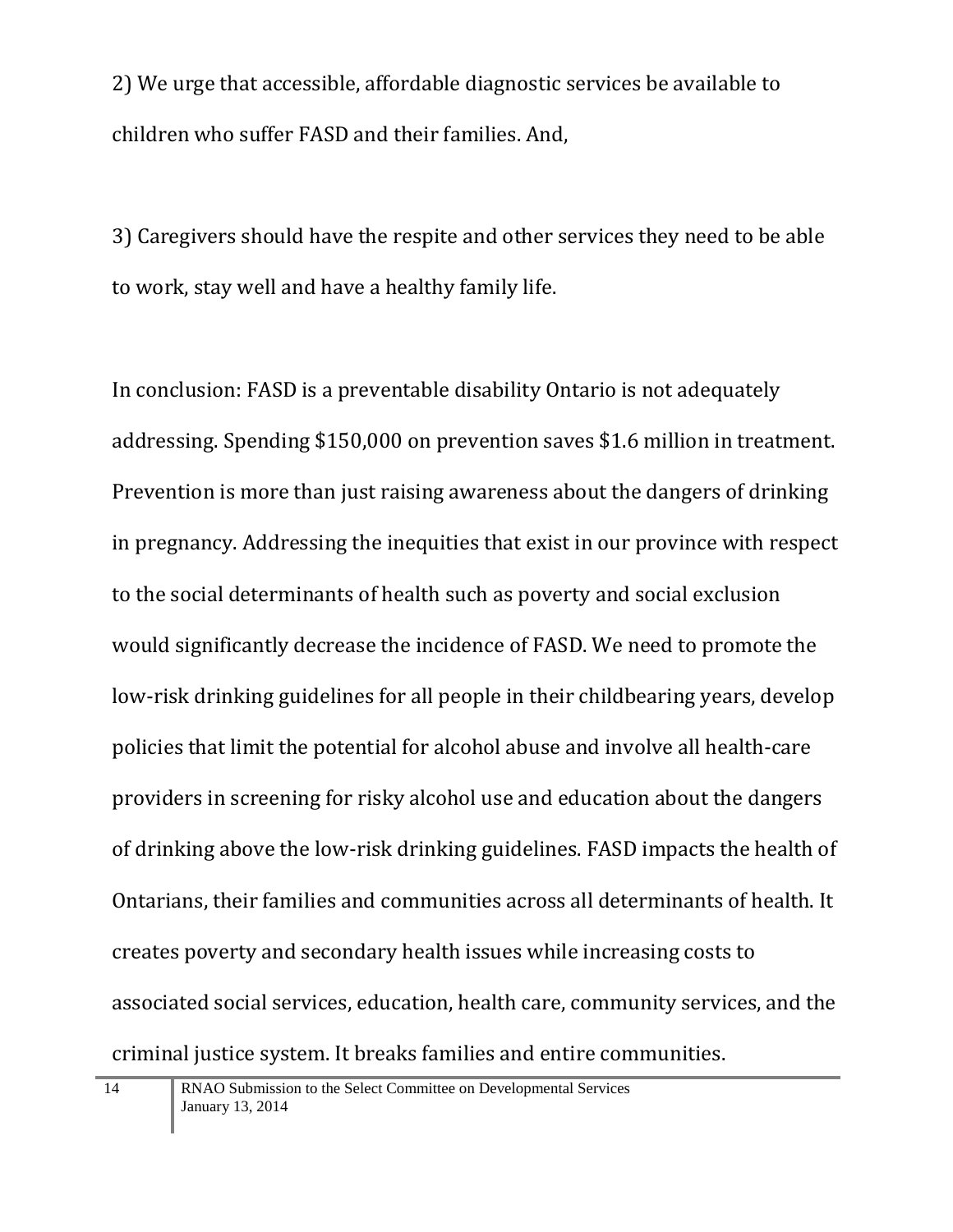The time for an integrated provincial strategy is now!

With a focus on prevention, early diagnosis and the right supports, we, as a society, can decrease the prevalence and help those living with FASD achieve their potential. Without a provincial strategy, people who suffer from FASD and their caregivers suffer, and the costs to the system in human and financial terms become greater. Individuals and families with FASD need and deserve better.

On behalf of RNAO, I thank you for your time and welcome your questions.

## **References**

Canada FASD Research Network, CanFASD, 2013[, http://www.canfasd.ca/research](http://www.canfasd.ca/research-teams/prevalence/)[teams/prevalence/](http://www.canfasd.ca/research-teams/prevalence/)

15 RNAO Submission to the Select Committee on Developmental Services January 13, 2014